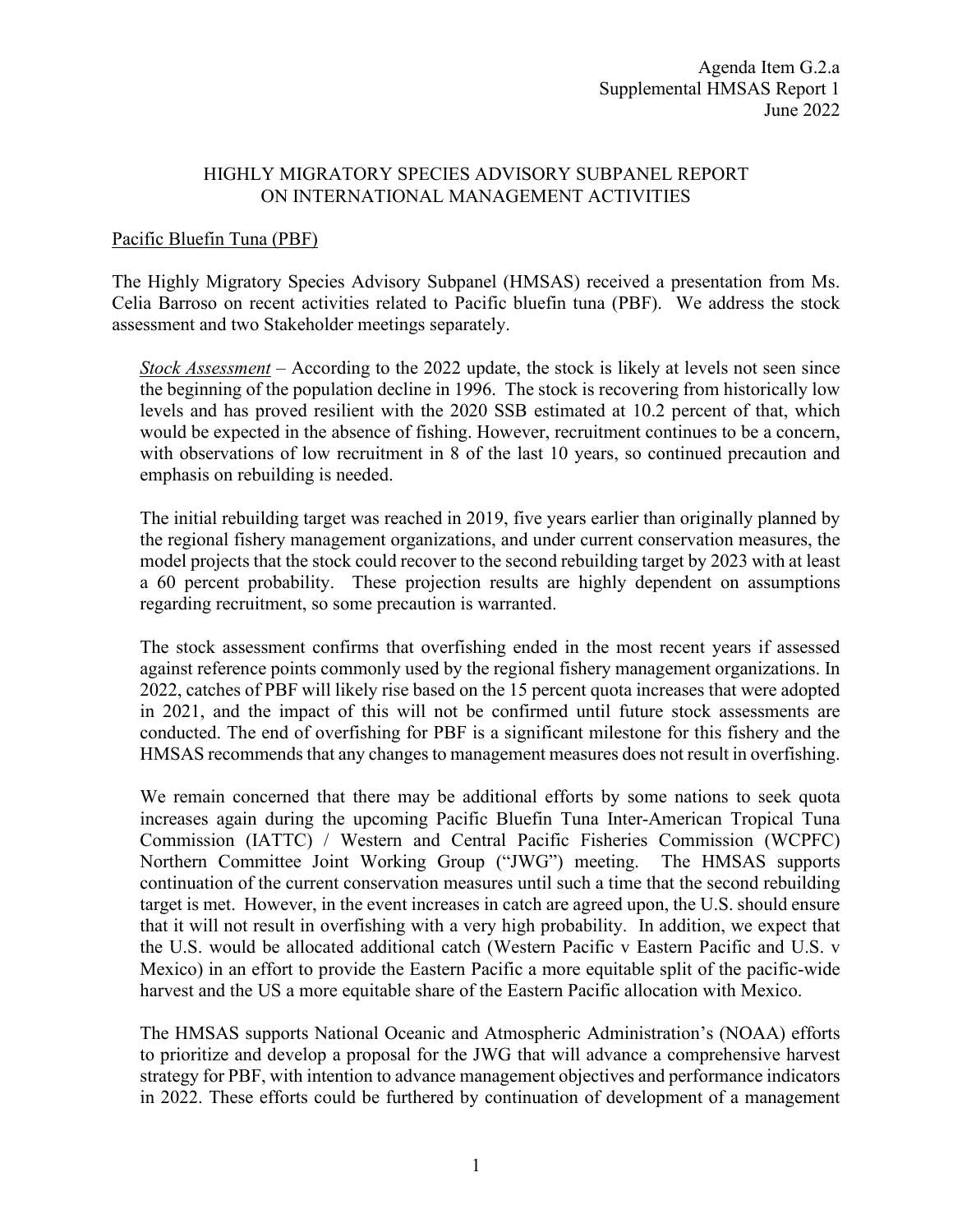strategy evaluation (MSE) for Pacific Bluefin tuna, including U.S. Analyst capacity. The HMSAS advises that further technical changes, under Operational Management Objectives, are needed to clarify the U.S. proposal to ensure that it achieves the objectives agreed by U.S. stakeholder in the recent workshops, particularly that it will maintain the stock at levels that can achieve MSY.

# **We recommend the Council support the HMSAS position(s) and communicate that in the form of a recommendation to National Marine Fisheries Service (NMFS) as the U.S. position.**

*Stakeholder Meetings* – A number of HMSAS members attended both the April  $1<sup>st</sup>$  meeting focused on the future long-term harvest strategy for PBF and the May  $4<sup>th</sup>$  meeting focused on domestic management of PBF.

April  $1<sup>st</sup>$  meeting. The HMSAS members who participated in this meeting appreciated the opportunity to share their perspectives and generally agree with the information provided in Table 1 of [Agenda Item G.2.a Supplemental NMFS Report 4.](https://www.pcouncil.org/documents/2022/06/g-2-a-supplemental-nmfs-report-4-summary-of-stakeholder-meetings-on-the-international-long-term-harvest-strategy-for-pacific-bluefin-tuna.pdf/)

May 4<sup>th</sup> meeting. The HMSAS members who participated in this meeting found it very informative and suggest holding meetings like this more frequently. There were a number of topics discussed which may be worthy of additional discussion/conversation (ranching v caging v other forms of delayed harvest), especially as anticipated increases in commercial harvest are allowed.

# North Pacific Albacore (NPA)

The HMSAS received a presentation from Ms. Celia Barroso on recent activities related to NPA. We address the April 5th Stakeholder meeting and the Draft IATTC Resolution separately.

[Stakeholder meeting.](https://www.pcouncil.org/documents/2022/06/g-2-a-supplemental-nmfs-report-2-electronic-only-summary-of-north-pacific-albacore-harvest-strategy-meeting-april-5-2022-virtual.pdf/) The HMSAS members who attended this meeting very much appreciate how this meeting was conducted; in particular the ability of Celia, Valerie Post, and Dr. Teo to communicate these somewhat difficult to understand concepts in ways that were more easily understood.

Last year, the Northern Committee of the WCPFC considered a workplan for NPA. For 2022, the Northern Committee set expectations that included, "Based on MSE results, consider retention or modification of LRP and consider adoption of TRP to complete Task (B)(2)." See Page 56 of the Summary Report of the  $17<sup>th</sup>$  [Regular Session of the Northern Committee.](https://www.pcouncil.org/documents/2021/10/h-2-attachment-1-summary-report-of-the-seventeenth-regular-session-of-the-western-and-central-pacific-fisheries-commission-northern-committee-electronic-only.pdf/) That document also set expectations for 2023 which include, "Further development of harvest strategy including establishment of harvest control rule and threshold reference point to complete Task (B)(2)." (*Ibid*).

The April 5<sup>th</sup> Stakeholder meeting carried forward that stepwise approach as is indicated by the materials presented for discussion (see - [NPALB Apr 5 Meeting Summary \(pcouncil.org\)\)](https://www.pcouncil.org/documents/2022/06/g-2-a-supplemental-nmfs-report-2-electronic-only-summary-of-north-pacific-albacore-harvest-strategy-meeting-april-5-2022-virtual.pdf/). Both before and after that meeting fishery participants were briefed on the management objectives as well as target and limit reference points. It was generally understood that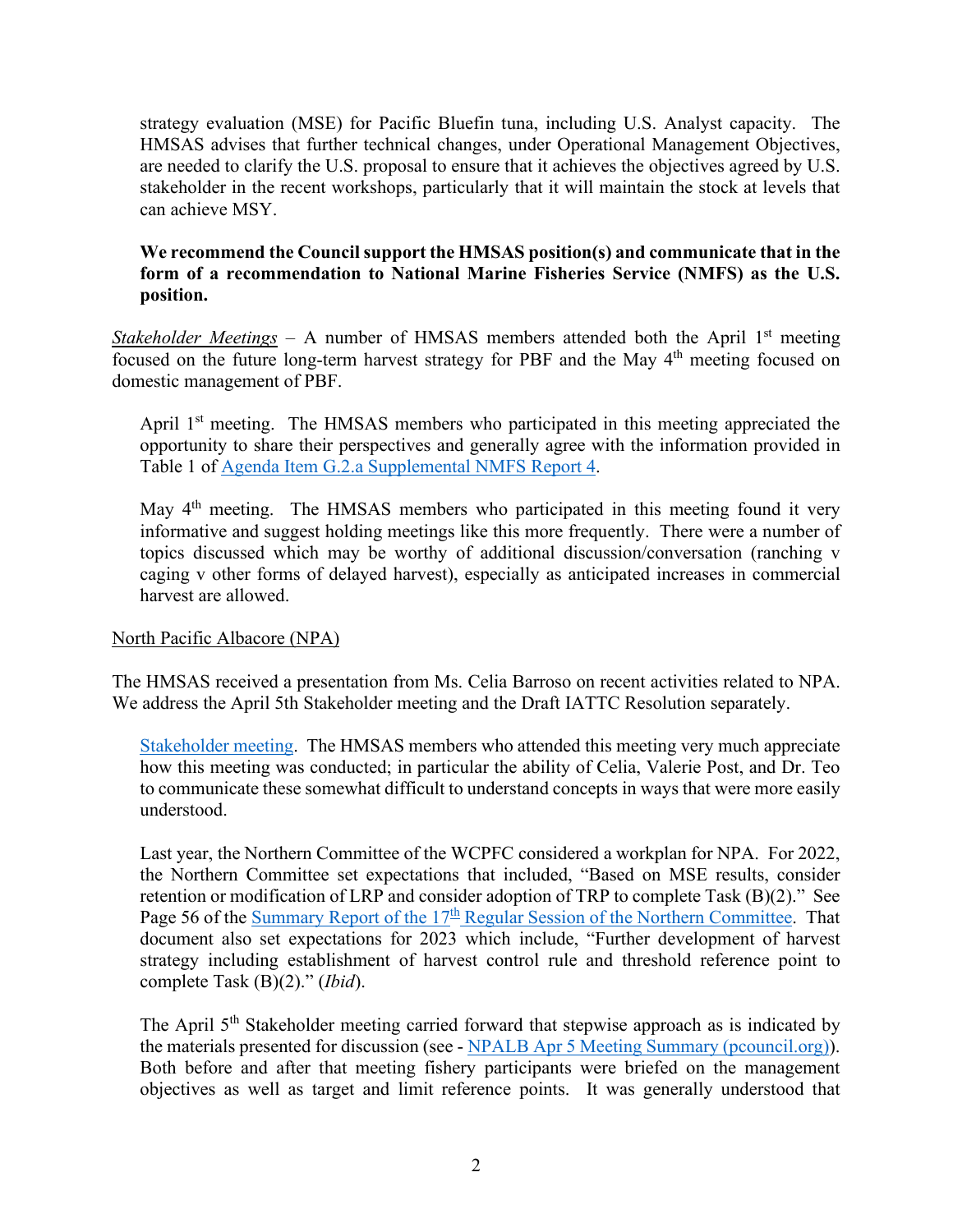obtaining international agreement on Reference Points and the Management Objectives, in the form of a Harvest Strategy, would then pave the way for the development of Harvest Control Rules (HCRs) based on the Harvest Strategy. Given the likelihood of different approaches to controlling harvest of directed fleets (surface fisheries) versus longline fleets which directly or indirectly harvest NPA, the stepwise approach is a logical one. Discussing nuances of HCRs (Total Allowable Effort for surface fisheries v Total Allowable Catch for other fleets) could thwart the ability to get consensus on the foundational elements of the HCRs – target and limit reference points.

Against this backdrop, we address the IATTC Draft Resolution on Harvest Strategy for North Pacific Albacore provided as Supplemental NMFS Report 3.

[IATTC Draft Resolution on Harvest Strategy for North Pacific Albacore.](https://www.pcouncil.org/documents/2022/06/g-2-a-supplemental-nmfs-report-3-iattc-draft-resolution-on-harvest-strategy-for-north-pacific-albacore.pdf/) The first indication that the U.S. was going to include HCRs in a proposed resolution was when HMSAS members received a copy of the Draft Resolution on Wednesday, June 1. As noted above, fishery participants did NOT discuss the possibility of HCRs in advance of this Council meeting. We note that some participants have already started their seasons; and those that have not departed are busy getting their vessels ready for departure. Based on reports from U.S.-based longline vessels and albacore vessels returning from the South Pacific, there is optimism about this upcoming season.

While we agree that the Draft Resolution is a good start to a Resolution on a Harvest Strategy for North Pacific Albacore, it does not address some critical issues we think are important to maintain U.S. access for the U.S. fleets such as:

- While the Draft Resolution specifically mentions the troll and pole-and-line fisheries that target this stock in the convention area of the IATTC, there is no mention of the potential impacts of the longline fleets that operate across the Pacific. **We recommend the language introducing Section 1 be amended to read, "A harvest strategy shall be adopted for all fisheries which harvest NPA in the Convention Area."**
- There is no discussion of controlling the incidental harvest of NPA by fleets operating across the Pacific. At present we are unaware of any generally accepted metric for determining whether a trip is targeting albacore or some other species. **We recommend developing guidelines for determining targeted v non-targeted harvest**.
- In the Management Objective  $1(a)(iv)$ , "To the extent practical..." This could benefit from including the MSE's performance indicator that there should be a low probability of management changes resulting in a 30 percent or greater decrease between consecutive assessment periods<sup>[1](#page-2-0)</sup>.

Aside from the arguments raised above, we offer the following as additional support for our recommendation:

• Time is not of the essence from a biological standpoint.

<span id="page-2-0"></span><sup>&</sup>lt;sup>1</sup> North Pacific Albacore Tuna Management Strategy Evaluation: A Primer for Managers and Stakeholders